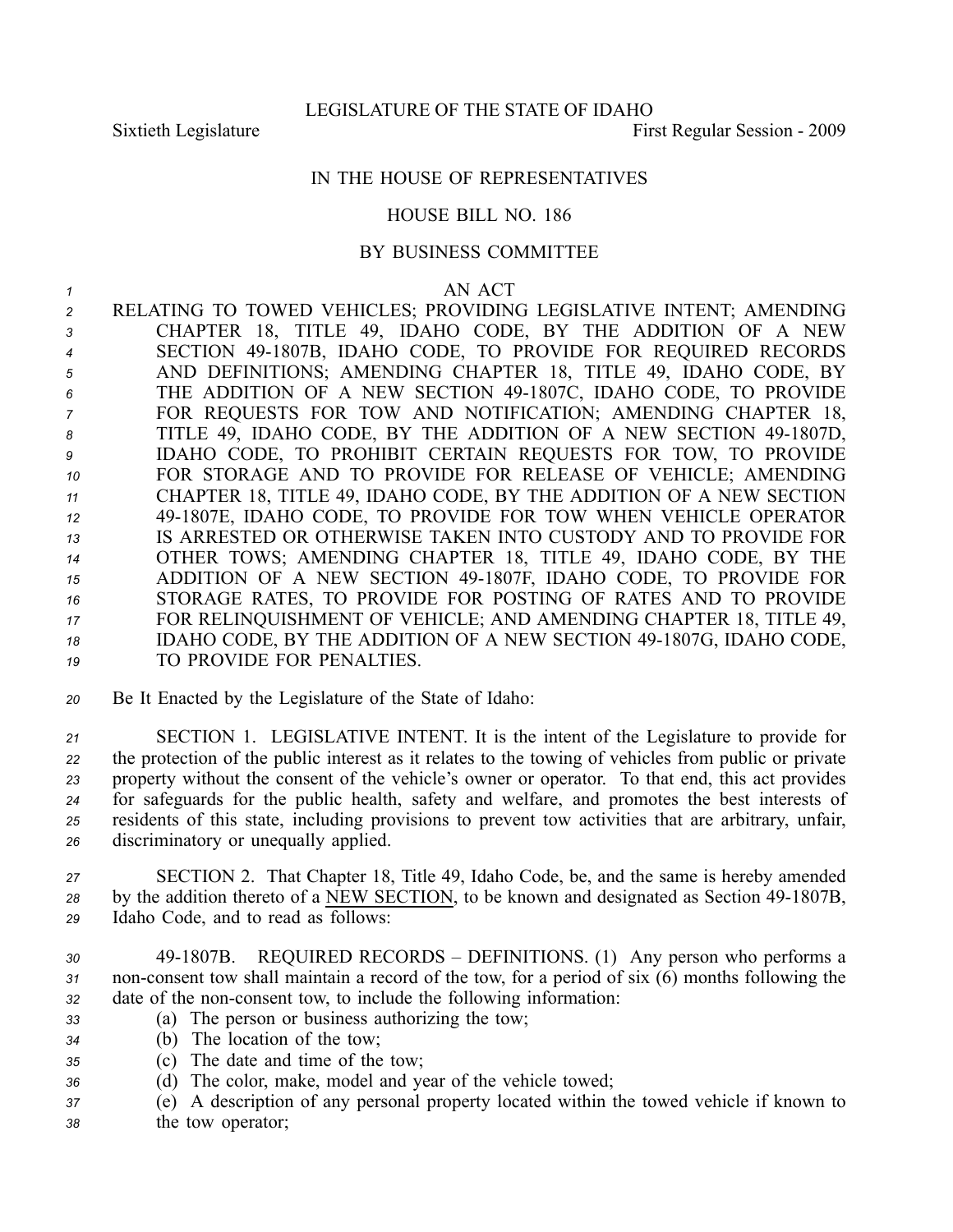*<sup>1</sup>* (f) An itemized statement of services provided and fees owed; and

 (g) The final disposition of the vehicle, after the tow, to include whether it was claimed by the owner or agen<sup>t</sup> of the owner, disposed as low value or auctioned. If auctioned or disposed as low value, <sup>a</sup> detailed statement of the revenue received for the vehicle, including any parts of the vehicle sold or auctioned as separate parts.

 (h) If the owner of the vehicle has notified the tow operator or owner that such owner disputes the fees or rates charged by the tow operator or owner, such operator or owner shall retain the records provided for in this section for not less than six (6) months after the dispute has concluded, unless otherwise ordered by <sup>a</sup> court.

*<sup>10</sup>* (2) Upon reques<sup>t</sup> by any peace officer, the registered owner of <sup>a</sup> towed vehicle or the *<sup>11</sup>* owner's lawful representative, the person who conducts the tow shall provide <sup>a</sup> copy of the *<sup>12</sup>* record of the tow, as provided in subsection (1) of this section, at no cost.

*<sup>13</sup>* (3) For purposes of this act, the term "peace officer" has the same meaning as that term 14 is defined in section 19-5101, Idaho Code.

15 (4) For purposes of this act, the term "non-consent tow" means the removal of a vehicle *<sup>16</sup>* from public or private property by the use of <sup>a</sup> tow truck where the towing vendor was not *<sup>17</sup>* selected by the vehicle's owner, driver or agen<sup>t</sup> of the vehicle's owner.

*<sup>18</sup>* SECTION 3. That Chapter 18, Title 49, Idaho Code, be, and the same is hereby amended <sup>19</sup> by the addition thereto of a NEW SECTION, to be known and designated as Section 49-1807C, *<sup>20</sup>* Idaho Code, and to read as follows:

 491807C. REQUEST FOR TOW – NOTIFICATION. (1) It shall be unlawful 22 to conduct a non-consent tow except under the specific request of a peace officer, other governmen<sup>t</sup> officials, or the owner or authorized representative of the private property from which <sup>a</sup> tow will be made. General authorization for nonconsent tows from private property 25 is prohibited. Specific requests for non-consent tows from private property, other than requests from peace officers or other governmen<sup>t</sup> officials, must include written authorization from the owner of the property or the authorized representative, who shall be presen<sup>t</sup> at the time of the removal of the vehicle. Such presence shall not be required when the vehicle to be removed is parked in <sup>a</sup> manner which interferes with entrance to or exit from the private property.

 (2) It shall be unlawful to tow <sup>a</sup> vehicle from private property unless the name and phone number of the person or entity conducting the tow, is clearly posted in <sup>a</sup> conspicuous area near the location of the tow, or unless the tow is directed by peace officers or other governmen<sup>t</sup> officials. The person or entity conducting the tow shall notify the appropriate law enforcement agency by the next business day after any private property tow, of the make, model and license number of the vehicle removed, as well as the location from which it was towed.

*<sup>36</sup>* SECTION 4. That Chapter 18, Title 49, Idaho Code, be, and the same is hereby amended 37 by the addition thereto of a NEW SECTION, to be known and designated as Section 49-1807D, *<sup>38</sup>* Idaho Code, and to read as follows:

 491807D. UNLAWFUL REQUEST FOR TOW – PLACEMENT OF TOWED VEHICLE – RELEASE OF VEHICLE. (1) It shall be unlawful to knowingly reques<sup>t</sup> <sup>a</sup> tow of <sup>a</sup> vehicle or to conduct <sup>a</sup> tow of <sup>a</sup> vehicle that is lawfully parked or otherwise lawfully upon private property, unless at the direction of <sup>a</sup> peace officer or other governmen<sup>t</sup> official. It is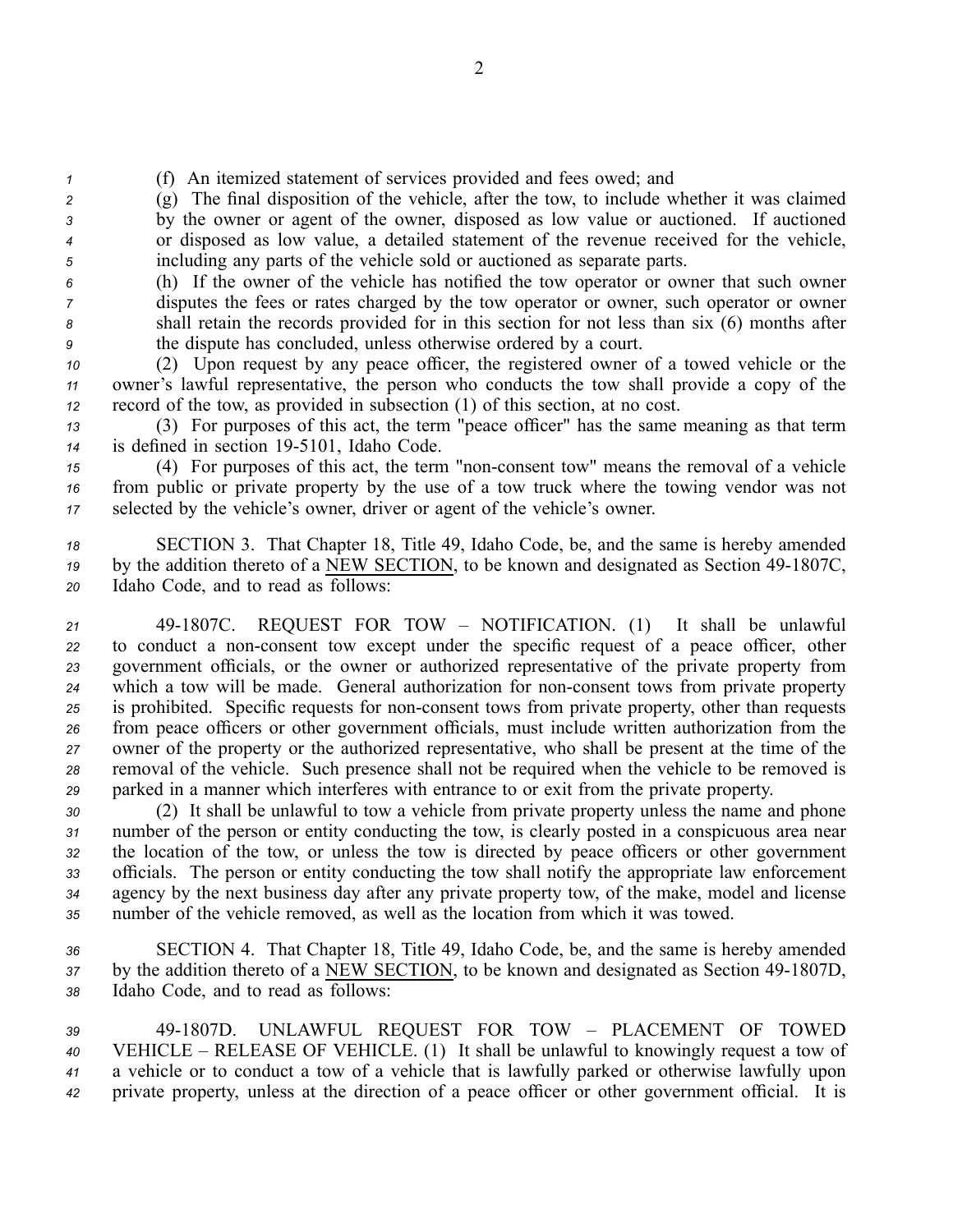*<sup>1</sup>* unlawful to receive any payment, including tow fees, storage fees or any other fee for <sup>a</sup> tow *<sup>2</sup>* initiated in violation of this act.

*<sup>3</sup>* (2) All vehicles towed without the consent of the owner or operator shall be delivered in *<sup>4</sup>* <sup>a</sup> safe manner to an impound lot that is locked, lighted and secure. If the tow was directed by <sup>a</sup> *<sup>5</sup>* peace officer, that person may also direct the location of the vehicle storage.

 (3) A tow truck operator shall release <sup>a</sup> vehicle upon reques<sup>t</sup> of the owner or driver if the vehicle has not ye<sup>t</sup> been removed from the tow location and the owner or driver can lawfully remove the vehicle from the location at that time. The tow truck operator shall not be permitted to require paymen<sup>t</sup> of the tow fee unless the vehicle has been attached to the tow truck and is in <sup>a</sup> position ready to be towed prior to the reques<sup>t</sup> for release. If the vehicle is not attached to the tow truck at the time of reques<sup>t</sup> for release, the tow truck operator may require <sup>a</sup> paymen<sup>t</sup> not to exceed fifty dollars (\$50.00) plus mileage one (1) way from the storage lot prior to releasing the vehicle; however the tow truck operator shall allow for reasonable accommodations for the owner or driver to obtain the required fee before removing the vehicle from the location.

*<sup>16</sup>* SECTION 5. That Chapter 18, Title 49, Idaho Code, be, and the same is hereby amended <sup>17</sup> by the addition thereto of a NEW SECTION, to be known and designated as Section 49-1807E, *<sup>18</sup>* Idaho Code, and to read as follows:

 491807E. VEHICLE OPERATOR ARRESTED – OTHER TOWS. (1) Notwithstanding any other provision of law, any peace officer shall be authorized to direct the removal of <sup>a</sup> vehicle from which the operator has been arrested or otherwise taken into lawful custody. Exceptions to this authorization are vehicles parked on private property with the express permission of the property owner or owner representative, and vehicles which are owned by <sup>a</sup> person other than the arrested operator, and the owner is available to remove the vehicle upon direction by <sup>a</sup> peace officer in <sup>a</sup> reasonable and timely manner. Removal of vehicles under this section shall be considered lawful law enforcement impounds.

 (2) Any peace officer shall be authorized to direct the removal of vehicles that are abandoned, unlicensed, wrecked, junked, or hazardously parked at or upon any street, roadway or public place. In addition, any peace officer shall be authorized to direct the removal of vehicles, from any place public or private, which are parked in <sup>a</sup> designated fire lane or for which there is probable cause to believe are stolen, constitute evidence of <sup>a</sup> crime or contain evidence of <sup>a</sup> crime.

*<sup>33</sup>* SECTION 6. That Chapter 18, Title 49, Idaho Code, be, and the same is hereby amended <sup>34</sup> by the addition thereto of a NEW SECTION, to be known and designated as Section 49-1807F, *<sup>35</sup>* Idaho Code, and to read as follows:

*36* 491807F. MAXIMUM STORAGE RATES – POSTING OF RATES – *<sup>37</sup>* RELINQUISHMENT OF VEHICLE. (1) For the storage of vehicles hereinafter described as 38 "non-consent tows," the following maximum storage rates shall apply:

 (a) For light-duty vehicles a maximum fee of twenty-five dollars (\$25.00) per day, per unit, for outside storage; and <sup>a</sup> maximum fee of thirty dollars (\$30.00) per day, per unit, <sup>41</sup> may be charged for inside storage. For purposes of this act, "light-duty vehicles" means passenger cars and trucks with a three-quarter (3/4) ton chassis or less.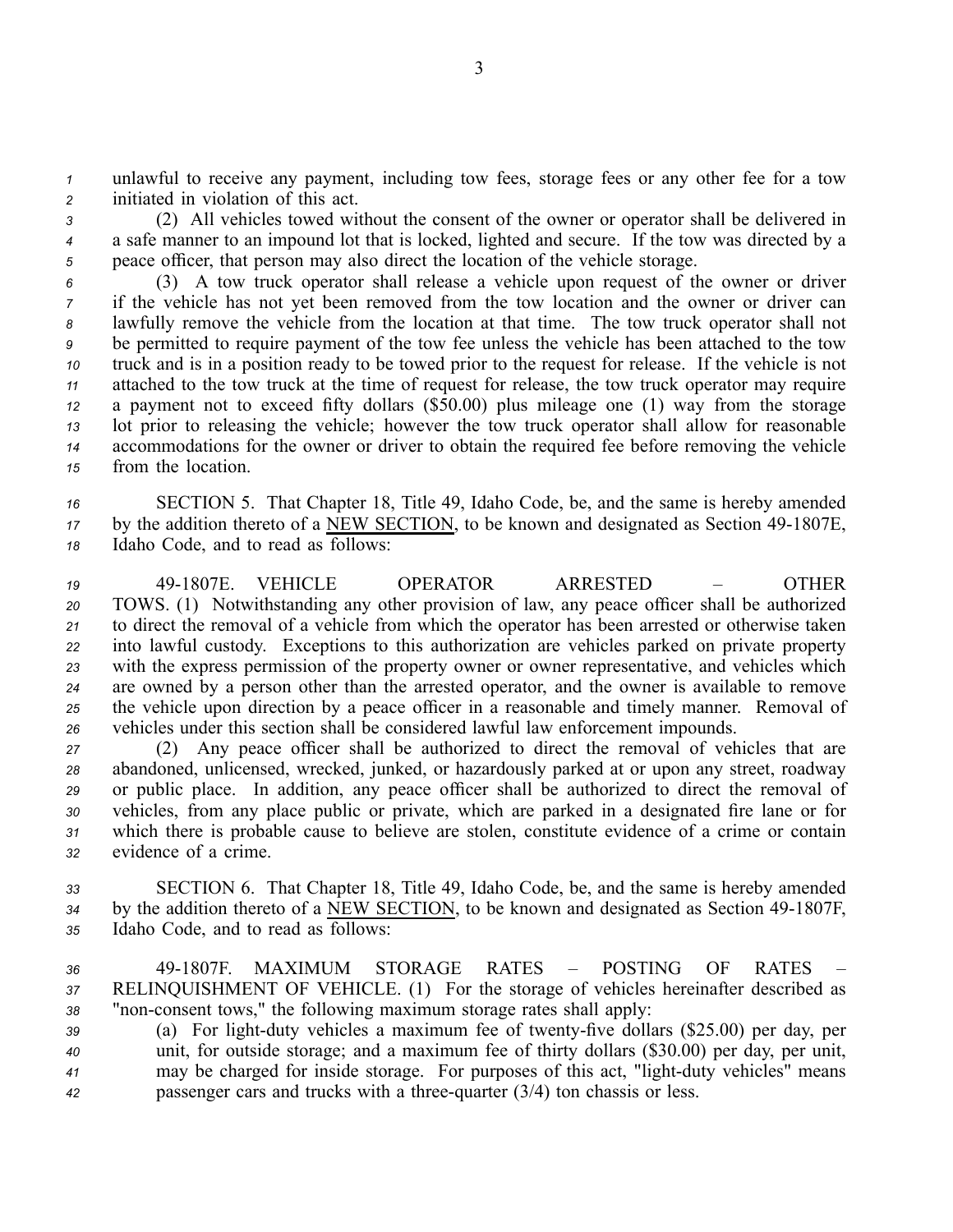(b) For medium and heavy-duty vehicles a maximum fee of thirty-five dollars (\$35.00) per day, per unit, for outside storage; and <sup>a</sup> maximum fee of seventy dollars (\$70.00) per day, per unit, may be charged for inside storage. For purposes of this act, "medium and heavyduty vehicles" means <sup>a</sup> vehicle with <sup>a</sup> one (1) ton chassis or larger, including semi-tractor trailers, buses, or similar type vehicles.

- *<sup>6</sup>* (c) For vehicles used in the transportation of materials found to be hazardous under 49 *<sup>7</sup>* U.S.C. section 5103, and required to be placarded under subpart F of 49 CFR par<sup>t</sup> 172, <sup>a</sup> 8 maximum fee of seventy-five dollars (\$75.00) per day, per unit, for outside storage; and a *<sup>9</sup>* maximum fee of one hundred dollars (\$100) per day, per unit, may be charged for inside *<sup>10</sup>* storage. Inside storage shall be only at the owner's request, or at the order of <sup>a</sup> law *<sup>11</sup>* enforcement agency or highway authority.
- *<sup>12</sup>* (2) (a) It is illegal for <sup>a</sup> tow truck operator or owner to require the owner of an *<sup>13</sup>* impounded vehicle to pay any money other than the appropriate amount provided for *<sup>14</sup>* in this section. Any tow truck operator or owner charging more than the maximum *<sup>15</sup>* approved rates provided herein may be assessed civil penalties.
- *<sup>16</sup>* (b) For the purpose of calculating storage rates pursuan<sup>t</sup> to this section, if the first six (6) *<sup>17</sup>* hours of storage for <sup>a</sup> vehicle includes more than one (1) day, the authorized storage fee *<sup>18</sup>* shall be only the charge for one (1) day.
- *<sup>19</sup>* (3) (a) Any tow truck operator or impound yard shall clearly and conspicuously pos<sup>t</sup> and *20* disclose all current non-consent fees and rates for towing and storage of a vehicle.
- *<sup>21</sup>* (b) It is illegal for <sup>a</sup> tow truck operator or owner to charge the owner of any vehicle *<sup>22</sup>* ancillary fees or costs not provided for in this section, including, but not limited to, gate *<sup>23</sup>* or access fees.

*<sup>24</sup>* (c) Any tow truck operator or owner shall be responsible for damages to <sup>a</sup> vehicle, and *<sup>25</sup>* its contents, in the care, custody and control of the tow truck operator or owner, and shall *<sup>26</sup>* take reasonable measures to protect the vehicle and its parts and contents.

- *<sup>27</sup>* (d) (i) The owner of <sup>a</sup> vehicle shall not be responsible for any storage costs after *<sup>28</sup>* <sup>a</sup> period of seven (7) days from the initial nonconsent tow, unless notified in *<sup>29</sup>* writing, by the tow truck operator or owner, of the costs of storage. In addition *<sup>30</sup>* to costs of storage, such notification shall also provide the owner of the stored *<sup>31</sup>* vehicle written opportunity to move his or her vehicle to another location.
- *<sup>32</sup>* (ii) A vehicle in the possession of <sup>a</sup> tow truck operator or owner shall be *<sup>33</sup>* relinquished to such vehicle's owner or such owner's legal representative, family *<sup>34</sup>* member or insurer upon reques<sup>t</sup> and authorization for paymen<sup>t</sup> of the legally *<sup>35</sup>* incurred fees provided for in this section.

*<sup>36</sup>* SECTION 7. That Chapter 18, Title 49, Idaho Code, be, and the same is hereby amended 37 by the addition thereto of a NEW SECTION, to be known and designated as Section 49-1807G, *<sup>38</sup>* Idaho Code, and to read as follows:

 491807G. PENALTIES. Any person violating the provisions of this act shall be deemed guilty of <sup>a</sup> misdemeanor and shall be subject to <sup>a</sup> minimum fine of one hundred fifty dollars (\$150) up to five hundred dollars (\$500). A second violation of this act shall be subject to <sup>a</sup> minimum fine of three hundred dollars (\$300) up to one thousand dollars (\$1,000). Any third or subsequent violation shall be subject to <sup>a</sup> minimum fine of five hundred dollars (\$500) up to one thousand dollars (\$1,000) or imprisonment in the county jail not to exceed six (6)